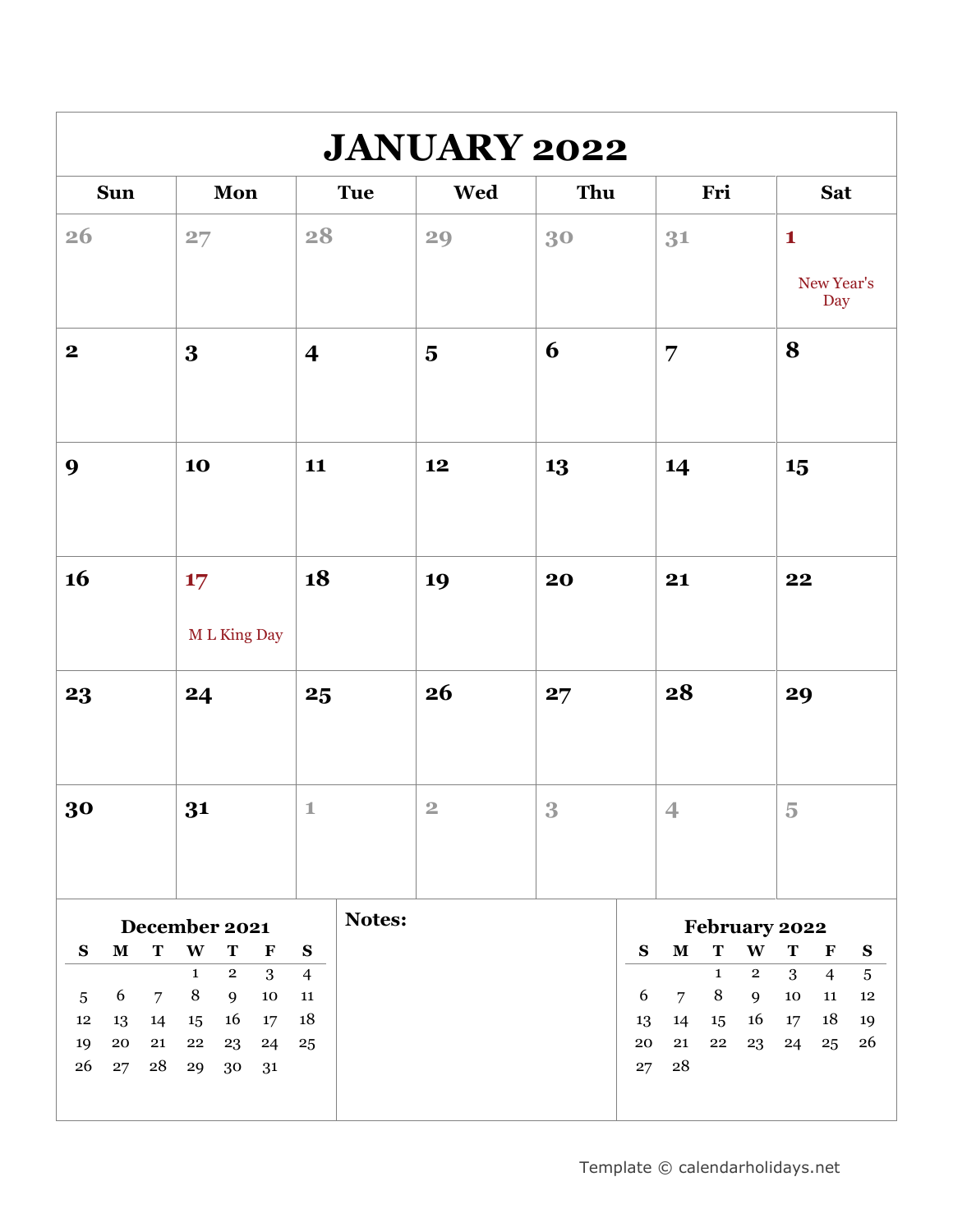| <b>FEBRUARY 2022</b>                           |                                       |                         |                |          |              |                                     |                     |                         |                                          |  |  |  |  |
|------------------------------------------------|---------------------------------------|-------------------------|----------------|----------|--------------|-------------------------------------|---------------------|-------------------------|------------------------------------------|--|--|--|--|
| <b>Sun</b>                                     | Mon                                   | <b>Tue</b>              | <b>Wed</b>     | Thu      |              | Fri                                 |                     |                         | <b>Sat</b>                               |  |  |  |  |
| 30                                             | 31                                    | $\mathbf{1}$            | $\mathbf{2}$   | $\bf{3}$ |              | $\boldsymbol{4}$                    |                     | $\overline{\mathbf{5}}$ |                                          |  |  |  |  |
| 6                                              | 7                                     | 8                       | 9              | 10       |              | 11                                  |                     | 12                      |                                          |  |  |  |  |
| 13                                             | 14<br>Valentine's<br>Day              | 15                      | 16             | 17       |              | 18                                  |                     | 19                      |                                          |  |  |  |  |
| 20                                             | 21<br>Presidents'<br>Day              | 22                      | 23             | 24       |              | 25                                  |                     | 26                      |                                          |  |  |  |  |
| 27                                             | 28                                    | $1\,$                   | $\overline{2}$ | 3        |              | $\overline{4}$                      |                     | $\overline{5}$          |                                          |  |  |  |  |
|                                                | <b>January 2022</b>                   | Notes:                  |                |          |              |                                     |                     | <b>March 2022</b>       |                                          |  |  |  |  |
| $\mathbf S$<br>$\mathbf T$<br>$\mathbf M$      | W<br>$\mathbf T$<br>$\mathbf F$       | ${\bf S}$               |                |          | $\mathbf{s}$ | $\mathbf T$<br>$\mathbf M$          | W                   | T                       | $\mathbf F$<br>${\bf S}$                 |  |  |  |  |
| $\overline{4}$<br>$\mathbf{2}$<br>$\mathbf{3}$ | 6<br>$\overline{5}$<br>$\overline{7}$ | $\mathbf{1}$<br>$\,8\,$ |                |          | 6            | $\mathbf{1}$<br>8<br>$\overline{7}$ | $\overline{2}$<br>9 | $\mathbf{3}$<br>10      | $\overline{4}$<br>$\sqrt{5}$<br>11<br>12 |  |  |  |  |
| $10\,$<br>9<br>11                              | $12\,$<br>13<br>14                    | 15                      |                |          | 13           | 14<br>15 <sub>15</sub>              | 16                  | 17                      | 18<br>19                                 |  |  |  |  |
| 18<br>16<br>17                                 | 19<br>${\bf 20}$<br>21                | ${\bf 22}$              |                |          | 20           | 21<br>22                            | 23                  | 24                      | 25<br>26                                 |  |  |  |  |
| 23<br>24<br>25<br>30<br>31                     | 26<br>28<br>27                        | 29                      |                |          | 27           | 28<br>29                            | 30                  | 31                      |                                          |  |  |  |  |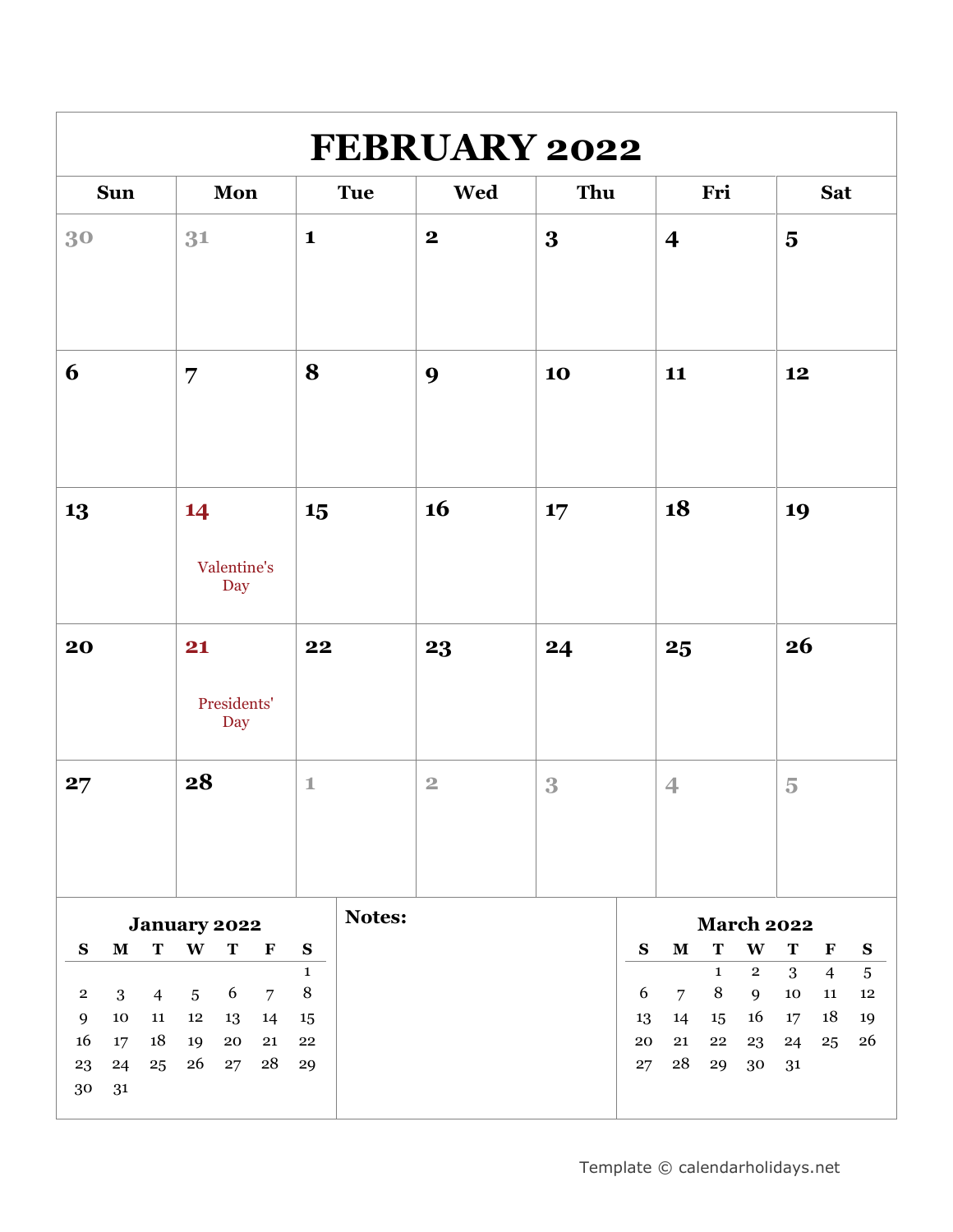| <b>MARCH 2022</b>                                            |                                                            |                      |              |          |           |                  |                 |                   |                         |                        |                                    |  |  |
|--------------------------------------------------------------|------------------------------------------------------------|----------------------|--------------|----------|-----------|------------------|-----------------|-------------------|-------------------------|------------------------|------------------------------------|--|--|
| <b>Sun</b>                                                   | Mon                                                        | <b>Tue</b>           | Wed          | Thu      |           |                  | Fri             |                   |                         | <b>Sat</b>             |                                    |  |  |
| 27                                                           | 28                                                         | $\mathbf{1}$         | $\mathbf{2}$ | $\bf{3}$ |           | $\boldsymbol{4}$ |                 |                   | $\overline{\mathbf{5}}$ |                        |                                    |  |  |
| 6                                                            | $\overline{7}$                                             | 8                    | 9            | 10       |           | 11               |                 |                   | 12                      |                        |                                    |  |  |
| 13                                                           | 14                                                         | 15                   | 16           | 17       |           | 18               |                 |                   | 19                      |                        |                                    |  |  |
| 20                                                           | 21                                                         | 22                   | 23           | 24       |           | 25               |                 |                   | 26                      |                        |                                    |  |  |
| 27                                                           | 28                                                         | 29                   | 30           | 31       |           | $\mathbbm{1}$    |                 |                   | $\overline{2}$          |                        |                                    |  |  |
|                                                              | February 2022                                              | Notes:               |              |          |           |                  |                 | <b>April 2022</b> |                         |                        |                                    |  |  |
| ${\bf S}$<br>$\mathbf M$<br>$\mathbf T$                      | $\mathbf W$<br>$\mathbf T$<br>$\mathbf F$                  | ${\bf S}$            |              |          | ${\bf S}$ | $\mathbf M$      | $\mathbf T$     | $\mathbf{W}$      | $\mathbf T$             | $\mathbf F$            | ${\bf S}$                          |  |  |
| $\mathbf{1}$<br>$\, 8$<br>$\boldsymbol{6}$<br>$\overline{7}$ | 3<br>$\overline{2}$<br>$\overline{4}$<br>$10\,$<br>9<br>11 | $\sqrt{5}$<br>$12\,$ |              |          | 3         | $\overline{4}$   | $5\phantom{.0}$ | 6                 | $\overline{7}$          | $\mathbf{1}$<br>$\, 8$ | $\overline{2}$<br>$\boldsymbol{9}$ |  |  |
| 14<br>13<br>15                                               | 16<br>18<br>17                                             | 19                   |              |          | 10        | ${\bf 11}$       | $12\,$          | 13                | 14                      | 15                     | 16                                 |  |  |
| 21<br>${\bf 22}$<br>20                                       | 23<br>24<br>25                                             | 26                   |              |          | 17        | 18               | 19              | ${\bf 20}$        | 21                      | $22\,$                 | $\bf{^{23}}$                       |  |  |
| 28<br>27                                                     |                                                            |                      |              |          | 24        | 25               | 26              | 27                | 28                      | 29                     | $30\,$                             |  |  |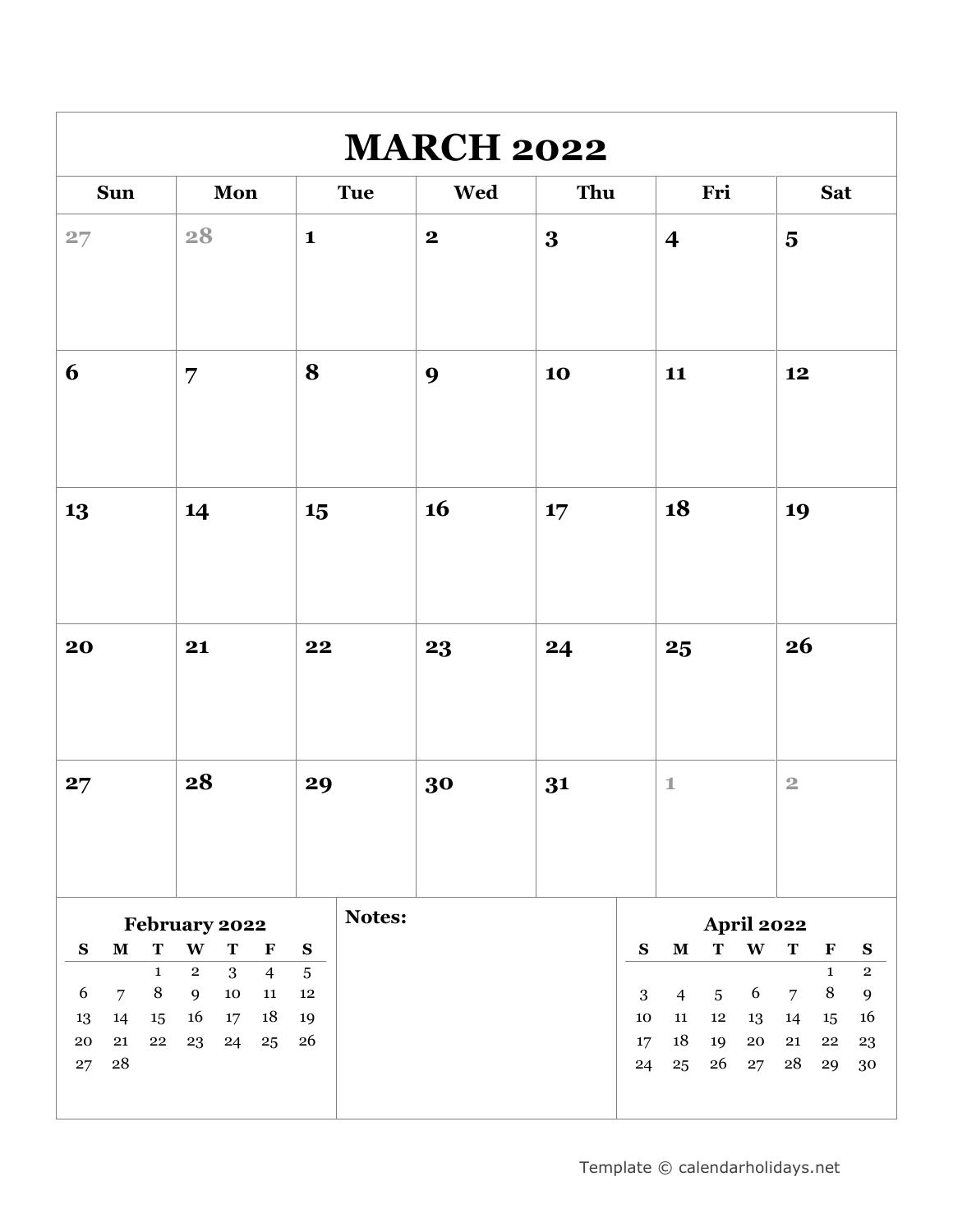| <b>APRIL 2022</b>                                                  |                                                         |                         |            |                |                           |                              |                |                                |                                |                  |                             |  |  |
|--------------------------------------------------------------------|---------------------------------------------------------|-------------------------|------------|----------------|---------------------------|------------------------------|----------------|--------------------------------|--------------------------------|------------------|-----------------------------|--|--|
| <b>Sun</b>                                                         | Mon                                                     | <b>Tue</b>              | <b>Wed</b> | Thu            |                           |                              | Fri            |                                |                                | <b>Sat</b>       |                             |  |  |
| 27                                                                 | 28                                                      | 29                      | 30         | 31             |                           | $\mathbf{1}$                 |                |                                | $\mathbf 2$                    |                  |                             |  |  |
| $\bf{3}$                                                           | $\overline{\mathbf{4}}$                                 | $\overline{\mathbf{5}}$ | 6          | $\overline{7}$ |                           | 8                            |                |                                | 9                              |                  |                             |  |  |
| 10                                                                 | 11                                                      | 12                      | 13         | 14             |                           | 15                           | Good Friday    |                                | 16                             |                  |                             |  |  |
| 17<br><b>Easter Sunday</b>                                         | 18                                                      | 19                      | 20         | 21             |                           | 22                           |                |                                | 23                             |                  |                             |  |  |
| 24                                                                 | 25                                                      | 26                      | 27         | 28             | 29                        |                              |                |                                | 30                             |                  |                             |  |  |
|                                                                    | <b>March 2022</b>                                       | Notes:                  |            |                |                           |                              |                | <b>May 2022</b>                |                                |                  |                             |  |  |
| S<br>$\mathbf M$<br>T<br>$\mathbf{1}$                              | $\mathbf{W}$<br>T<br>$\mathbf F$<br>3<br>$\overline{2}$ | ${\bf S}$               |            |                | ${\bf S}$<br>$\mathbf{1}$ | $\mathbf{M}$<br>$\mathbf{2}$ | ${\bf T}$<br>3 | $\mathbf{W}$<br>$\overline{4}$ | $\mathbf T$<br>$5\overline{)}$ | $\mathbf F$<br>6 | ${\bf S}$<br>$\overline{7}$ |  |  |
| $\, 8$<br>6<br>$\overline{7}$                                      | $\overline{4}$<br>9<br>$10\,$<br>11                     | $\sqrt{5}$<br>$12\,$    |            |                | $\, 8$                    | 9                            | $10\,$         | 11                             | $12\,$                         | 13               | 14                          |  |  |
| 14<br>13<br>15<br>21<br>${\bf 22}$<br>20<br>${\bf 28}$<br>27<br>29 | 18<br>16<br>17<br>23<br>25<br>24<br>30<br>31            | 19<br>26                |            |                | 15<br>${\bf 22}$<br>29    | 16<br>23<br>30               | 17<br>24<br>31 | 18<br>25                       | 19<br>26                       | 20<br>27         | ${\bf 21}$<br>28            |  |  |
|                                                                    |                                                         |                         |            |                |                           |                              |                |                                |                                |                  |                             |  |  |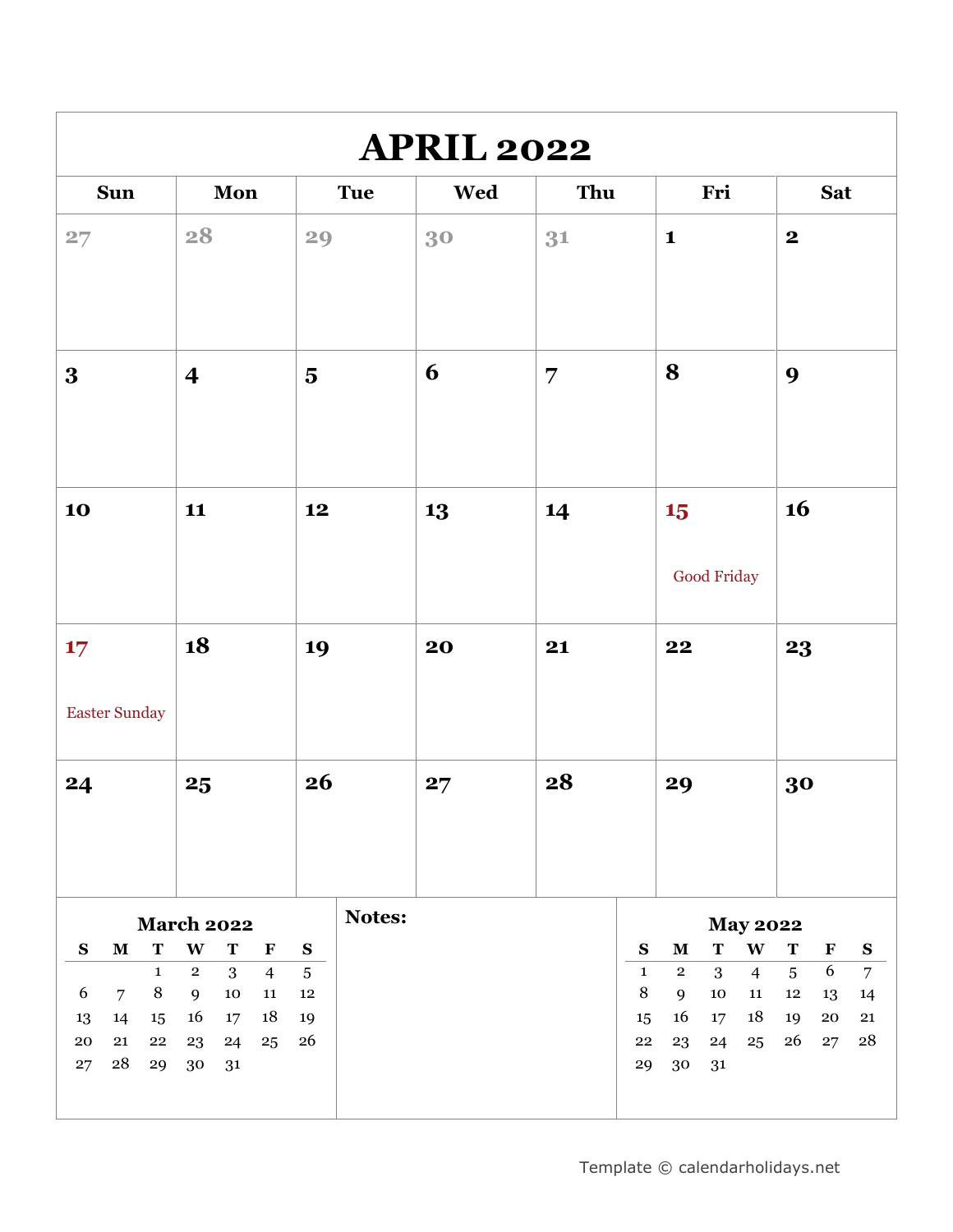| <b>MAY 2022</b>                                 |                                                           |                           |                         |                         |           |                  |                |                  |                            |                  |                              |  |  |
|-------------------------------------------------|-----------------------------------------------------------|---------------------------|-------------------------|-------------------------|-----------|------------------|----------------|------------------|----------------------------|------------------|------------------------------|--|--|
| <b>Sun</b>                                      | Mon                                                       | <b>Tue</b>                | Wed                     | Thu                     |           |                  | Fri            |                  |                            | <b>Sat</b>       |                              |  |  |
| $\mathbf{1}$                                    | $\boldsymbol{2}$                                          | $\bf{3}$                  | $\overline{\mathbf{4}}$ | $\overline{\mathbf{5}}$ |           | 6                |                |                  | $\overline{7}$             |                  |                              |  |  |
| 8<br>Mother's Day                               | 9                                                         | 10                        | 11                      | 12                      |           | 13               |                |                  | 14                         |                  |                              |  |  |
| 15                                              | 16                                                        | 17                        | 18                      | 19                      |           | 20               |                |                  | 21                         |                  |                              |  |  |
| 22                                              | 23                                                        | 24                        | 25                      | 26                      |           | 27               |                |                  | 28                         |                  |                              |  |  |
| 29                                              | 30<br><b>Memorial Day</b>                                 | 31                        | $\mathbbm{1}$           | $\overline{2}$          |           | 3                |                |                  | $\overline{4}$             |                  |                              |  |  |
|                                                 | <b>April 2022</b>                                         | Notes:                    |                         |                         |           |                  |                | <b>June 2022</b> |                            |                  |                              |  |  |
| $\mathbf T$<br>${\bf S}$<br>$\mathbf M$         | $\mathbf{W}$<br>$\mathbf T$<br>$\mathbf F$<br>$\mathbf 1$ | ${\bf S}$<br>$\mathbf{2}$ |                         |                         | ${\bf S}$ | $\mathbf M$      | $\mathbf T$    | W<br>$\mathbf 1$ | $\mathbf T$<br>$\mathbf 2$ | $\mathbf F$<br>3 | ${\bf S}$                    |  |  |
| $5\phantom{.0}$<br>$\overline{4}$<br>$\sqrt{3}$ | $\,8\,$<br>6<br>$\overline{7}$                            | $\boldsymbol{9}$          |                         |                         | 5         | 6                | $\overline{7}$ | $\, 8$           | 9                          | $10\,$           | $\overline{4}$<br>${\bf 11}$ |  |  |
| $12\,$<br>${\bf 11}$<br>10                      | 13<br>14<br>15                                            | 16                        |                         |                         | 12        | 13               | 14             | 15               | 16                         | 17               | 18                           |  |  |
| 18<br>19<br>$17\,$<br>26<br>25<br>24            | ${\bf 20}$<br>${\bf 21}$<br>${\bf 22}$<br>28<br>27<br>29  | 23<br>30                  |                         |                         | 19<br>26  | ${\bf 20}$<br>27 | 21<br>28       | ${\bf 22}$<br>29 | 23<br>30                   | 24               | $\bf 25$                     |  |  |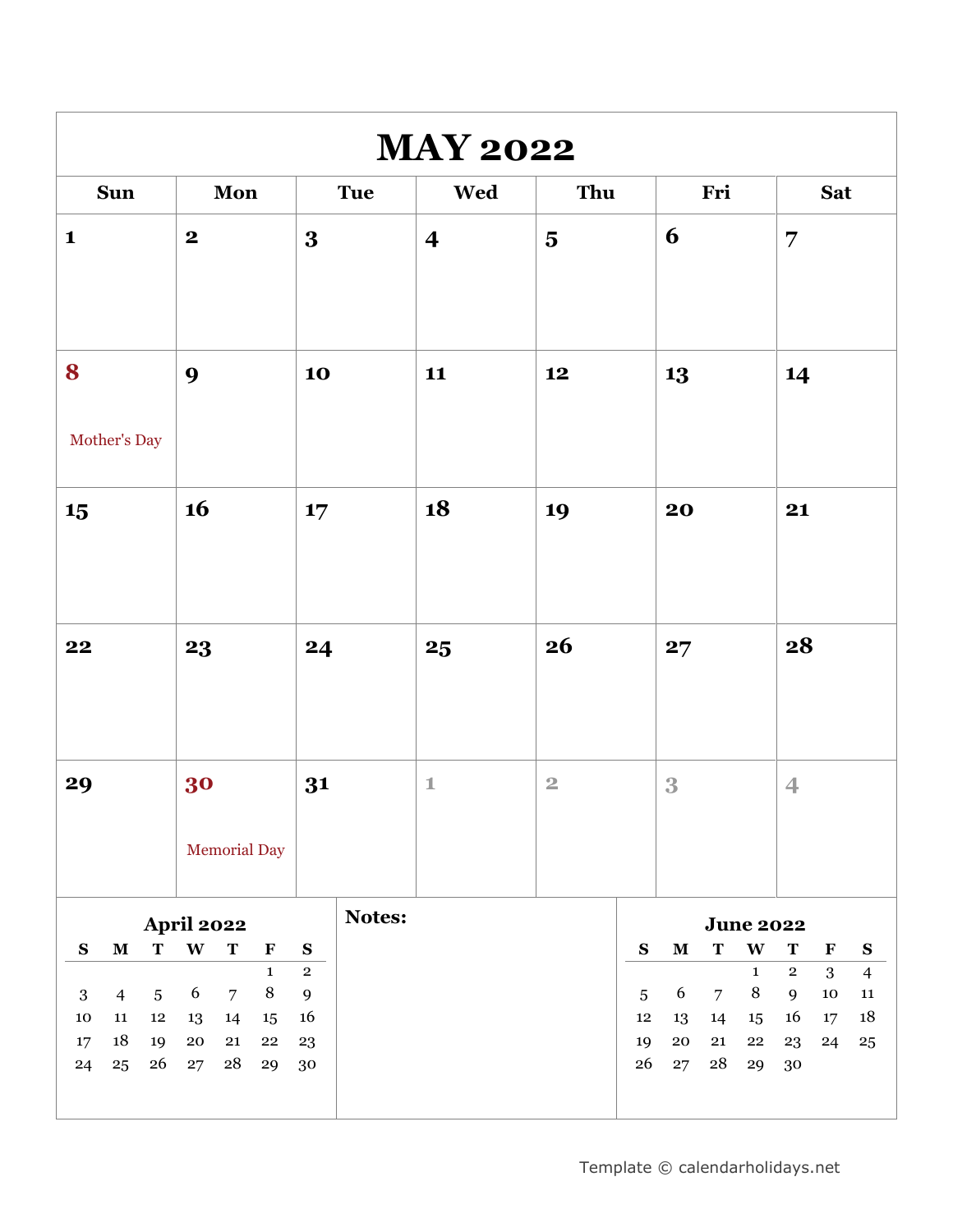| <b>JUNE 2022</b>                                                          |                                                                   |                             |              |             |                |                                   |                      |                         |                                                         |  |  |  |
|---------------------------------------------------------------------------|-------------------------------------------------------------------|-----------------------------|--------------|-------------|----------------|-----------------------------------|----------------------|-------------------------|---------------------------------------------------------|--|--|--|
| <b>Sun</b>                                                                | Mon                                                               | <b>Tue</b>                  | <b>Wed</b>   | Thu         |                | Fri                               |                      |                         | Sat                                                     |  |  |  |
| 29                                                                        | 30                                                                | 31                          | $\mathbf{1}$ | $\mathbf 2$ |                | $\bf{3}$<br>National<br>Donut Day |                      | $\overline{\mathbf{4}}$ |                                                         |  |  |  |
| $\overline{\mathbf{5}}$                                                   | 6                                                                 | $\overline{7}$              | 8            | 9           |                | 10                                |                      | 11                      |                                                         |  |  |  |
| 12                                                                        | 13                                                                | 14                          | 15           | 16          |                | 17                                |                      | 18                      |                                                         |  |  |  |
| 19<br>Father's Day                                                        | 20                                                                | 21                          | 22           | 23          |                | 24                                |                      | $25\phantom{.}$         |                                                         |  |  |  |
| 26                                                                        | 27                                                                | 28                          | 29           | 30          |                | $\mathbf 1$                       |                      | $\overline{\mathbf{2}}$ |                                                         |  |  |  |
|                                                                           | <b>May 2022</b>                                                   | Notes:                      |              |             |                |                                   | <b>July 2022</b>     |                         |                                                         |  |  |  |
| ${\bf S}$<br>${\bf T}$<br>$\mathbf M$<br>$\mathbf 1$<br>$\mathbf{2}$<br>3 | $\mathbf{W}$<br>$\mathbf T$<br>$\mathbf F$<br>6<br>$\overline{5}$ | ${\bf S}$<br>$\overline{7}$ |              |             | ${\bf S}$      | $\mathbf M$<br>${\bf T}$          | $\mathbf{W}$         | $\mathbf T$             | $\mathbf F$<br>${\bf S}$<br>$\mathbf 1$<br>$\mathbf{2}$ |  |  |  |
| $\, 8$<br>9<br>$10\,$                                                     | $\overline{4}$<br>${\bf 11}$<br>$12\,$<br>13                      | 14                          |              |             | $\overline{3}$ | $\overline{4}$<br>$\overline{5}$  | 6                    | $\overline{7}$          | $\, 8$<br>$\boldsymbol{9}$                              |  |  |  |
| 16<br>15<br>17                                                            | $18\,$<br>19<br>${\bf 20}$                                        | 21                          |              |             | 10             | ${\bf 11}$<br>$\bf{12}$           | 13                   | 14                      | 16<br>15                                                |  |  |  |
| ${\bf 22}$<br>23<br>24<br>30<br>29<br>31                                  | 26<br>25<br>27                                                    | ${\bf 28}$                  |              |             | 17<br>24<br>31 | 18<br>19<br>26<br>25              | ${\bf 20}$<br>$27\,$ | 21<br>28                | $22\,$<br>$\bf{^{23}}$<br>29<br>$30\,$                  |  |  |  |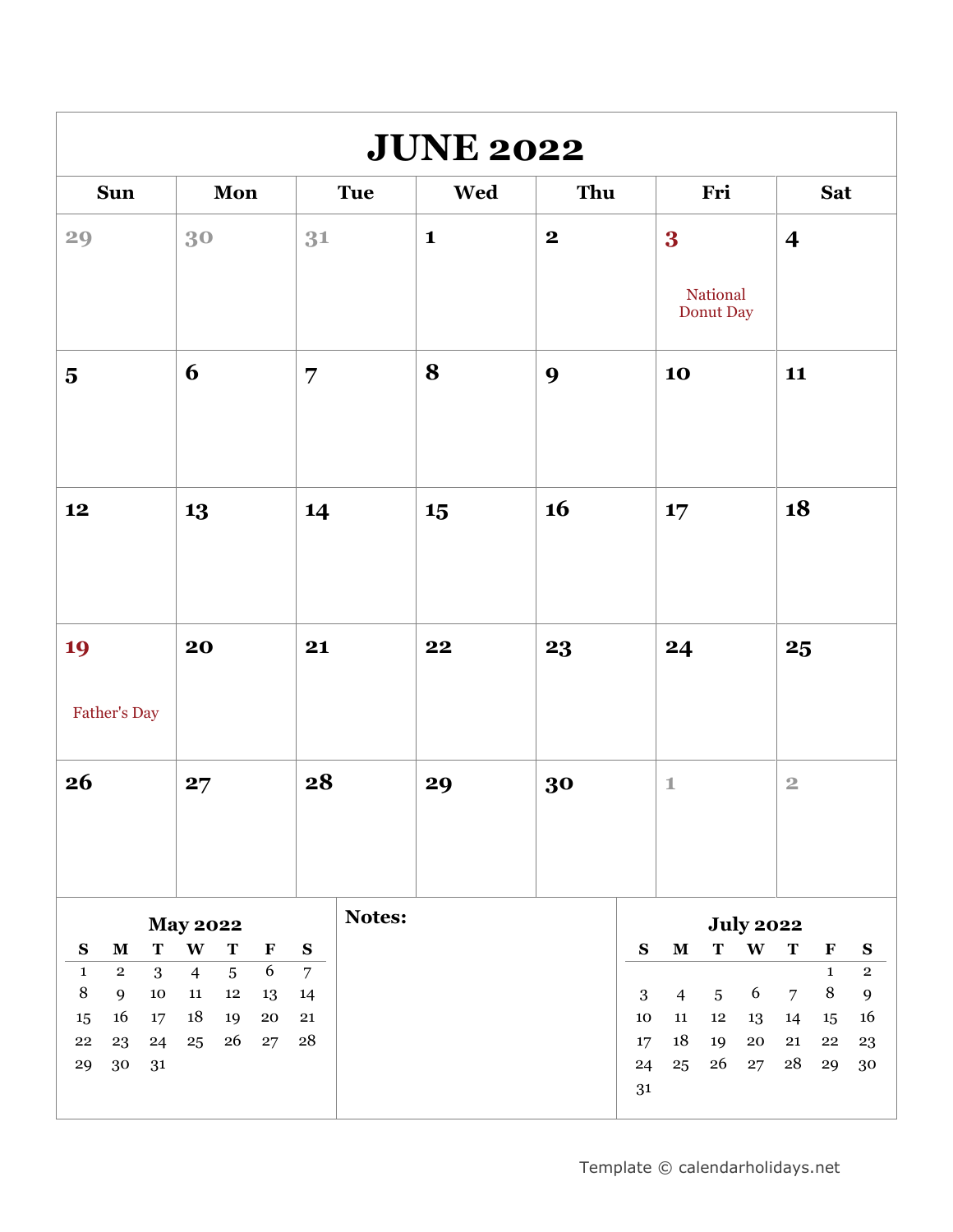| <b>JULY 2022</b>                                      |                                                                                    |                              |                                       |     |           |                   |                   |              |                              |                          |            |  |  |
|-------------------------------------------------------|------------------------------------------------------------------------------------|------------------------------|---------------------------------------|-----|-----------|-------------------|-------------------|--------------|------------------------------|--------------------------|------------|--|--|
| <b>Sun</b>                                            | Mon                                                                                | <b>Tue</b>                   | <b>Wed</b>                            | Thu |           |                   | Fri               |              |                              | Sat                      |            |  |  |
| 26                                                    | 27                                                                                 | 28                           | 29                                    | 30  |           | $\mathbf{1}$      |                   |              | $\mathbf{2}$                 |                          |            |  |  |
| 3                                                     | $\overline{\mathbf{4}}$<br>$\label{thm:independence} \textbf{Independence}$<br>Day | $\overline{\mathbf{5}}$      | 6                                     | 7   |           | 8                 |                   |              | 9                            |                          |            |  |  |
| 10                                                    | 11                                                                                 | 12                           | 13                                    | 14  |           | 15                |                   |              | 16                           |                          |            |  |  |
| 17                                                    | 18                                                                                 | 19                           | 20                                    | 21  |           | 22                |                   |              | 23                           |                          |            |  |  |
| 24                                                    | 25                                                                                 | 26                           | 27                                    | 28  | 29        |                   |                   |              | 30                           |                          |            |  |  |
| 31                                                    | $1\,$                                                                              | $\overline{2}$               | 3<br>$\overline{4}$<br>$\overline{5}$ |     |           | 6                 |                   |              |                              |                          |            |  |  |
|                                                       | <b>June 2022</b>                                                                   | Notes:                       |                                       |     |           |                   |                   |              | <b>August 2022</b>           |                          |            |  |  |
| ${\bf S}$<br>$\mathbf M$<br>T                         | $\mathbf{W}$<br>$\mathbf T$<br>$\mathbf F$                                         | ${\bf S}$                    |                                       |     | ${\bf S}$ | $\mathbf M$       | $\mathbf T$       | $\mathbf{W}$ | $\mathbf T$                  | $\mathbf F$              | ${\bf S}$  |  |  |
| $\boldsymbol{6}$<br>$\overline{7}$<br>$5\overline{)}$ | $\overline{2}$<br>3<br>$\mathbf{1}$<br>$\, 8$<br>9<br>$10\,$                       | $\overline{4}$<br>${\bf 11}$ |                                       |     | 7         | $\mathbf{1}$<br>8 | $\mathbf{2}$<br>9 | 3<br>$10\,$  | $\overline{4}$<br>${\bf 11}$ | $\overline{5}$<br>$12\,$ | 6<br>13    |  |  |
| $12\,$<br>13<br>14                                    | 16<br>15<br>17                                                                     | $18\,$                       |                                       |     | 14        | 15                | 16                | 17           | 18                           | 19                       | ${\bf 20}$ |  |  |
| 19<br>20<br>21                                        | ${\bf 22}$<br>23<br>24                                                             | 25                           |                                       |     | 21        | 22                | 23                | 24           | 25                           | 26                       | $27\,$     |  |  |
| 26<br>28<br>27                                        | 29<br>30                                                                           |                              |                                       |     | 28        | 29                | 30                | 31           |                              |                          |            |  |  |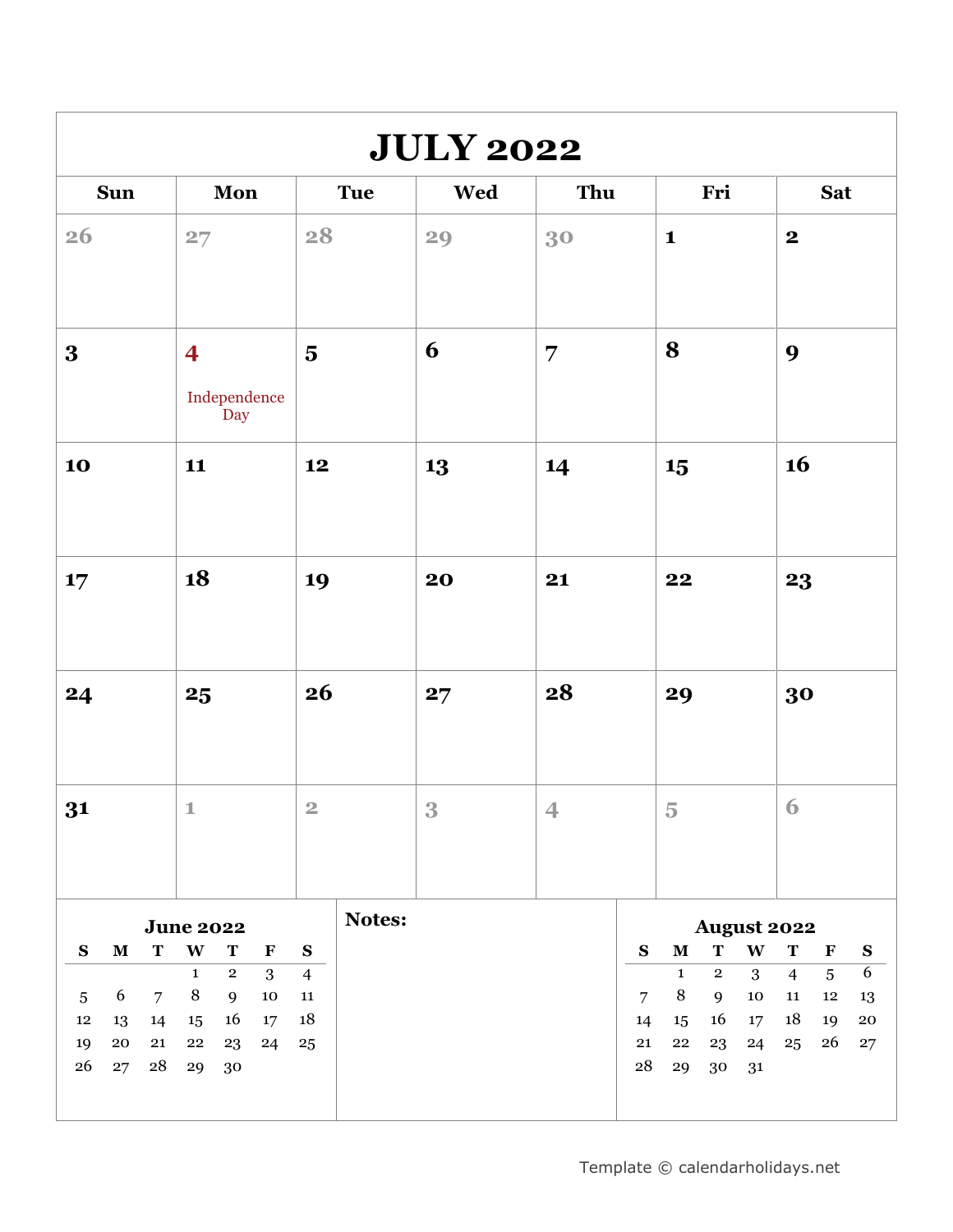| <b>AUGUST 2022</b>                                                  |                                            |                    |            |                         |                              |                             |             |                      |                        |                |                  |  |  |
|---------------------------------------------------------------------|--------------------------------------------|--------------------|------------|-------------------------|------------------------------|-----------------------------|-------------|----------------------|------------------------|----------------|------------------|--|--|
| <b>Sun</b>                                                          | Mon                                        | <b>Tue</b>         | <b>Wed</b> | Thu                     |                              |                             | Fri         |                      |                        | <b>Sat</b>     |                  |  |  |
| 31                                                                  | $\mathbf{1}$                               | $\mathbf{2}$       | 3          | $\overline{\mathbf{4}}$ |                              | $\overline{\mathbf{5}}$     |             |                      | 6                      |                |                  |  |  |
| $\overline{7}$                                                      | 8                                          | 9                  | 10         | 11                      |                              | 12                          |             |                      | 13                     |                |                  |  |  |
| 14                                                                  | 15                                         | 16                 | 17         | 18                      |                              | 19                          |             |                      | 20                     |                |                  |  |  |
| 21                                                                  | 22                                         | 23                 | 24         | 25                      |                              | 26                          |             |                      | 27                     |                |                  |  |  |
| 28                                                                  | 29                                         | 30                 | 31         | $1\hskip-3.5pt1$        |                              | $\overline{2}$              |             |                      | 3                      |                |                  |  |  |
|                                                                     | <b>July 2022</b>                           | Notes:             |            |                         |                              |                             |             | September 2022       |                        |                |                  |  |  |
| ${\bf S}$<br>$\mathbf M$<br>${\bf T}$                               | $\mathbf{W}$<br>$\mathbf T$<br>$\mathbf F$ | ${\bf S}$          |            |                         | ${\bf S}$                    | $\mathbf M$                 | $\mathbf T$ | $\mathbf{W}$         | $\mathbf T$            | $\mathbf F$    | ${\bf S}$        |  |  |
|                                                                     | $\mathbf{1}$<br>$\,8\,$                    | $\mathbf{2}$       |            |                         |                              |                             |             |                      | $\mathbf{1}$<br>$\, 8$ | $\overline{2}$ | $\mathbf{3}$     |  |  |
| $\overline{4}$<br>$\overline{5}$<br>3<br>${\bf 11}$<br>$12\,$<br>10 | 6<br>$\overline{7}$<br>14<br>13<br>15      | $\mathbf{9}$<br>16 |            |                         | $\overline{4}$<br>${\bf 11}$ | $\overline{5}$<br>$\bf{12}$ | 6<br>13     | $\overline{7}$<br>14 | 15                     | 9<br>16        | ${\bf 10}$<br>17 |  |  |
| $18\,$<br>19<br>$17\,$                                              | ${\bf 20}$<br>${\bf 21}$<br>22             | $\bf{^{23}}$       |            |                         | 18                           | 19                          | ${\bf 20}$  | 21                   | ${\bf 22}$             | 23             | 24               |  |  |
| 26<br>24<br>25                                                      | ${\bf 28}$<br>27<br>29                     | 30                 |            |                         | 25                           | 26                          | 27          | 28                   | 29                     | 30             |                  |  |  |
| 31                                                                  |                                            |                    |            |                         |                              |                             |             |                      |                        |                |                  |  |  |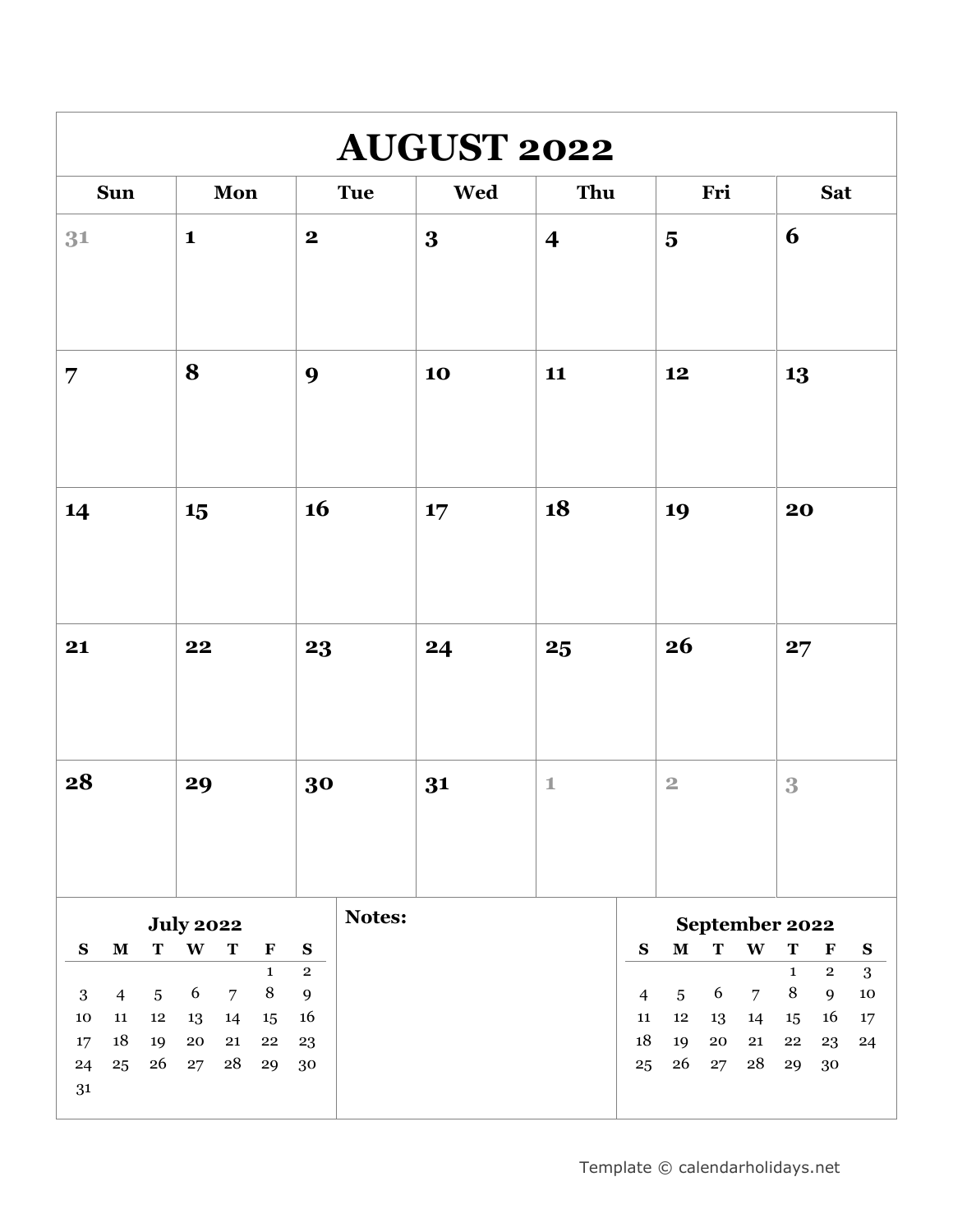|                         |              |                                            |              |                    |             |                  |                | <b>SEPTEMBER 2022</b> |              |                             |             |                              |              |               |                      |                  |
|-------------------------|--------------|--------------------------------------------|--------------|--------------------|-------------|------------------|----------------|-----------------------|--------------|-----------------------------|-------------|------------------------------|--------------|---------------|----------------------|------------------|
|                         | <b>Sun</b>   |                                            |              | Mon                |             |                  | <b>Tue</b>     | <b>Wed</b>            | Thu          |                             |             | Fri                          |              |               | <b>Sat</b>           |                  |
| 28                      |              |                                            | 29           |                    |             | 30               |                | 31                    | $\mathbf{1}$ |                             | $\mathbf 2$ |                              |              | 3             |                      |                  |
| $\overline{\mathbf{4}}$ |              | $\overline{\mathbf{5}}$<br>Labor Day<br>12 |              |                    | 6           |                  | $\overline{7}$ | 8                     |              | 9                           |             |                              | 10           |               |                      |                  |
| 11                      |              |                                            |              | 13                 |             | 14               | 15             |                       | 16           |                             |             | 17                           |              |               |                      |                  |
| 18                      |              |                                            | 19           |                    |             | 20               |                | 21                    | 22           |                             | 23          |                              |              | 24            |                      |                  |
| 25                      |              |                                            | 26           |                    |             | 27               |                | 28                    | 29           |                             | 30          |                              |              | $\mathbbm{1}$ |                      |                  |
|                         |              |                                            |              | <b>August 2022</b> |             |                  | <b>Notes:</b>  |                       |              |                             |             |                              | October 2022 |               |                      |                  |
| $\mathbf{s}$            | $\mathbf M$  | T                                          | $\mathbf{W}$ | $\mathbf T$        | $\mathbf F$ | ${\bf S}$        |                |                       |              | $\bf S$                     | $\mathbf M$ | T                            | W            | $\mathbf T$   | $\mathbf{F}$         | ${\bf S}$        |
|                         | $\mathbf{1}$ | $\overline{2}$                             | 3            | $\overline{4}$     | $\sqrt{5}$  | 6                |                |                       |              |                             |             |                              |              |               |                      | $\mathbf{1}$     |
| $\overline{7}$<br>14    | $\, 8$<br>15 | 9<br>16                                    | $10\,$<br>17 | 11<br>18           | 12<br>19    | 13<br>${\bf 20}$ |                |                       |              | $\mathbf 2$<br>$\mathbf{9}$ | 3<br>10     | $\overline{4}$<br>${\bf 11}$ | 5<br>$12\,$  | 6<br>13       | $\overline{7}$<br>14 | $\, 8$<br>$15\,$ |
| 21                      | 22           | 23                                         | 24           | 25                 | 26          | $27\,$           |                |                       |              | 16                          | 17          | 18                           | 19           | ${\bf 20}$    | 21                   | ${\bf 22}$       |
| 28                      | 29           | 30                                         | 31           |                    |             |                  |                |                       |              | 23<br>30                    | 24<br>31    | 25                           | 26           | 27            | ${\bf 28}$           | 29               |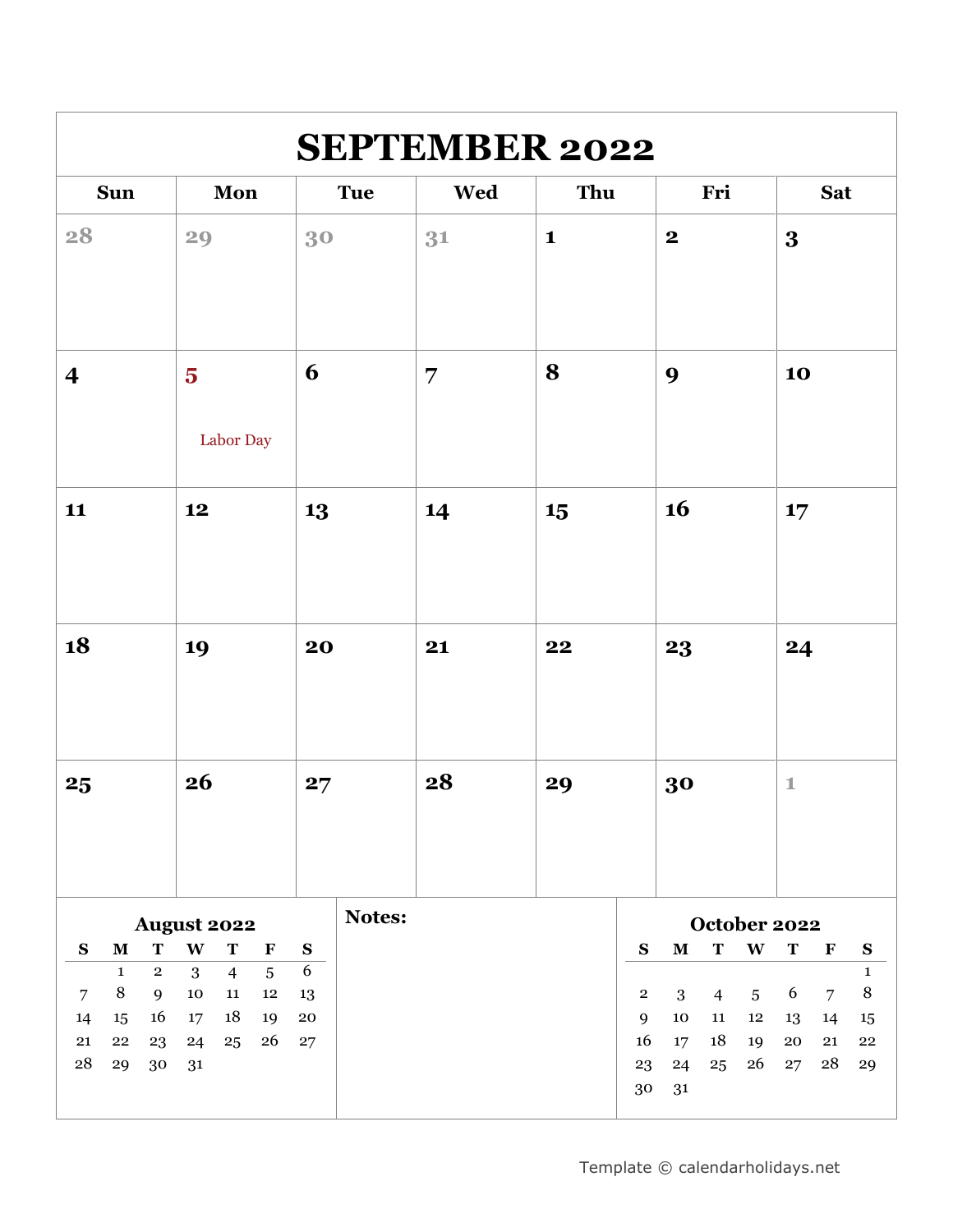| <b>OCTOBER 2022</b>                          |                                                               |                         |                         |                  |                  |                |              |                               |                |                |              |  |  |
|----------------------------------------------|---------------------------------------------------------------|-------------------------|-------------------------|------------------|------------------|----------------|--------------|-------------------------------|----------------|----------------|--------------|--|--|
| <b>Sun</b>                                   | Mon                                                           | <b>Tue</b>              | <b>Wed</b>              | Thu              |                  |                | Fri          |                               |                | <b>Sat</b>     |              |  |  |
| 25                                           | 26                                                            | 27                      | 28                      | 29               |                  | 30             |              |                               | $\mathbf{1}$   |                |              |  |  |
| $\mathbf{2}$                                 | 3                                                             | $\overline{\mathbf{4}}$ | $\overline{\mathbf{5}}$ | 6                |                  | 7              |              |                               | 8              |                |              |  |  |
| 9                                            | 10                                                            | 11                      | 12                      | 13               |                  | 14             |              |                               | 15             |                |              |  |  |
|                                              | Columbus Day                                                  |                         |                         |                  |                  |                |              |                               |                |                |              |  |  |
| 16                                           | 17                                                            | 18                      | 19                      | 20               |                  | 21             |              |                               | 22             |                |              |  |  |
| 23                                           | 24                                                            | 25                      | 26                      | 27               |                  | 28             |              |                               | 29             |                |              |  |  |
| 30                                           | 31                                                            | $1\,$                   | $\overline{2}$          | $\boldsymbol{3}$ |                  | $\overline{4}$ |              |                               | $\overline{5}$ |                |              |  |  |
|                                              | Halloween                                                     | Notes:                  |                         |                  |                  |                |              |                               |                |                |              |  |  |
| $\mathbf M$<br>T<br>$\mathbf{s}$             | September 2022<br>$\mathbf{W}$<br>$\mathbf T$<br>$\mathbf{F}$ | $\mathbf{s}$            |                         |                  | $\mathbf{S}$     | ${\bf M}$      | $\mathbf T$  | November 2022<br>$\mathbf{W}$ | T              | $\mathbf F$    | $\mathbf{s}$ |  |  |
|                                              | $\mathbf{1}$<br>$\mathbf{2}$                                  | $\overline{3}$          |                         |                  |                  |                | $\mathbf{1}$ | $\overline{2}$                | 3              | $\overline{4}$ | $\sqrt{5}$   |  |  |
| 6<br>$\overline{5}$<br>$\overline{4}$        | $\, 8$<br>$\overline{7}$<br>9                                 | $10\,$                  |                         |                  | $\boldsymbol{6}$ | $\overline{7}$ | $8\,$        | 9                             | 10             | ${\bf 11}$     | 12           |  |  |
| $12\,$<br>$11\,$<br>13<br>$18\,$<br>19<br>20 | 14<br>16<br>15<br>${\bf 22}$<br>21<br>23                      | 17<br>24                |                         |                  | 13<br>${\bf 20}$ | 14<br>21       | $15\,$<br>22 | 16<br>23                      | 17<br>24       | 18<br>25       | 19<br>26     |  |  |
| 26<br>25<br>27                               | 28<br>29<br>30                                                |                         |                         |                  | 27               | ${\bf 28}$     | 29           | 30                            |                |                |              |  |  |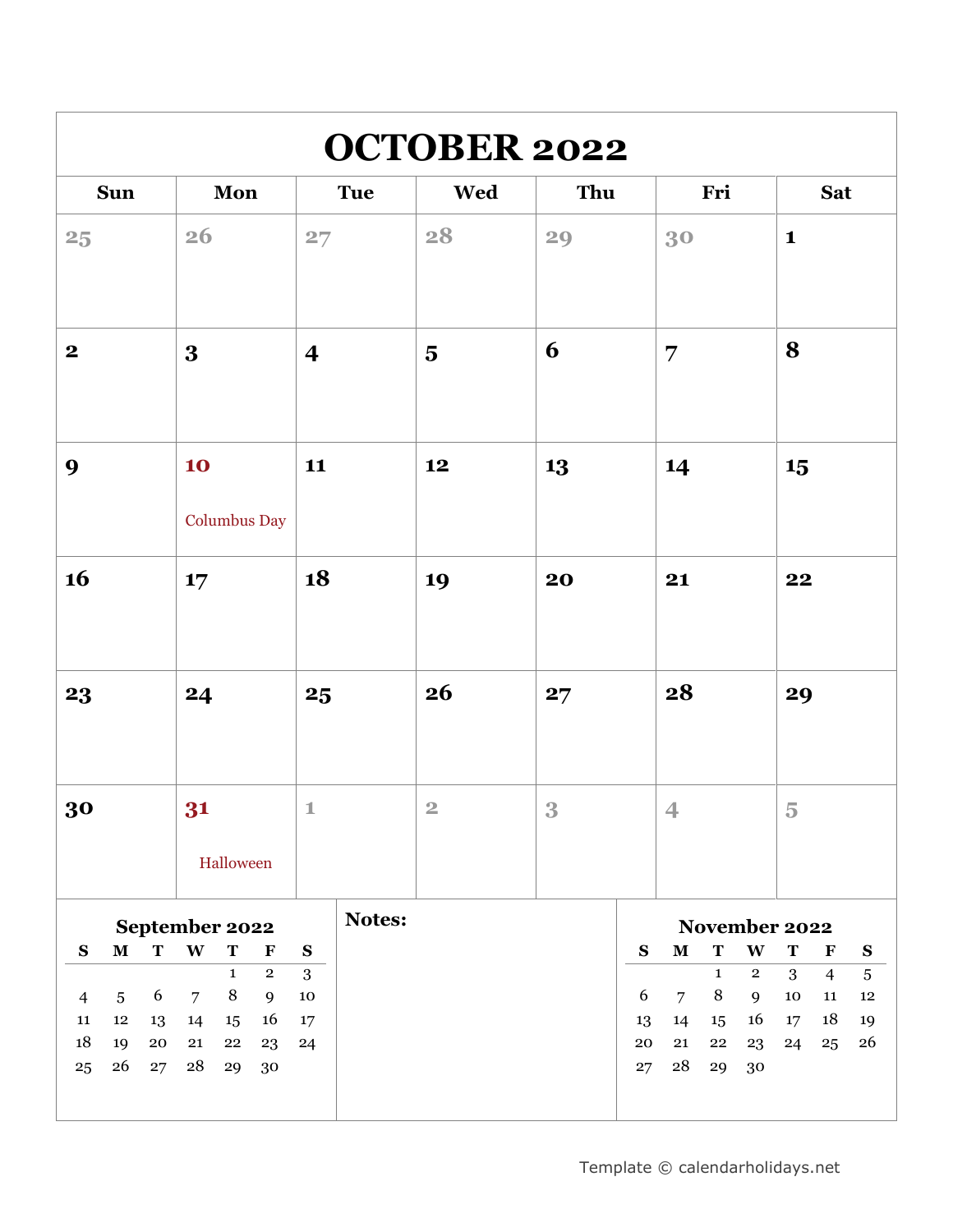|          | <b>NOVEMBER 2022</b> |                |                 |             |                |                           |            |                  |             |                    |                  |              |                |                         |                             |                |
|----------|----------------------|----------------|-----------------|-------------|----------------|---------------------------|------------|------------------|-------------|--------------------|------------------|--------------|----------------|-------------------------|-----------------------------|----------------|
|          | <b>Sun</b>           |                |                 | Mon         |                |                           | <b>Tue</b> | <b>Wed</b>       | Thu         |                    |                  | Fri          |                |                         | <b>Sat</b>                  |                |
| 30       |                      |                | 31              |             |                | $\mathbf{1}$              |            | $\boldsymbol{2}$ | 3           |                    | $\boldsymbol{4}$ |              |                | $\overline{\mathbf{5}}$ |                             |                |
| 6        |                      |                | $\overline{7}$  |             |                | 8                         |            | 9                | 10          |                    | 11               | Veterans Day |                | 12                      |                             |                |
| 13       |                      |                | 14              |             |                | 15                        |            | 16               | 17          |                    | 18               |              | 19             |                         |                             |                |
| 20       |                      |                | 21              |             |                | 22                        |            | 23               | 24<br>Day   | 25<br>Thanksgiving |                  |              | 26             |                         |                             |                |
| 27       |                      |                | 28              |             |                | 29                        |            | 30               | $\mathbf 1$ |                    | $\overline{2}$   |              |                | 3                       |                             |                |
|          |                      |                | October 2022    |             |                |                           | Notes:     |                  |             |                    |                  |              | December 2022  |                         |                             |                |
| S        | $\mathbf M$          | ${\bf T}$      | W               | $\mathbf T$ | $\mathbf{F}$   | ${\bf S}$<br>$\mathbf{1}$ |            |                  |             | S                  | $\mathbf M$      | $\mathbf T$  | W              | T<br>$\mathbf{1}$       | $\mathbf F$<br>$\mathbf{2}$ | ${\bf S}$<br>3 |
| $\,2$    | 3                    | $\overline{4}$ | $5\overline{)}$ | 6           | $\overline{7}$ | $\, 8$                    |            |                  |             | $\overline{4}$     | 5                | 6            | $\overline{7}$ | 8                       | 9                           | $10\,$         |
| 9        | 10                   | 11             | $12\,$          | 13          | 14             | 15                        |            |                  |             | $11\,$             | 12               | 13           | 14             | 15                      | 16                          | 17             |
| 16       | 17                   | 18             | 19              | 20          | 21             | 22                        |            |                  |             | 18                 | 19               | 20           | 21             | ${\bf 22}$              | 23                          | 24             |
| 23<br>30 | 24<br>31             | 25             | 26              | 27          | 28             | 29                        |            |                  |             | 25                 | 26               | 27           | 28             | 29                      | 30                          | 31             |